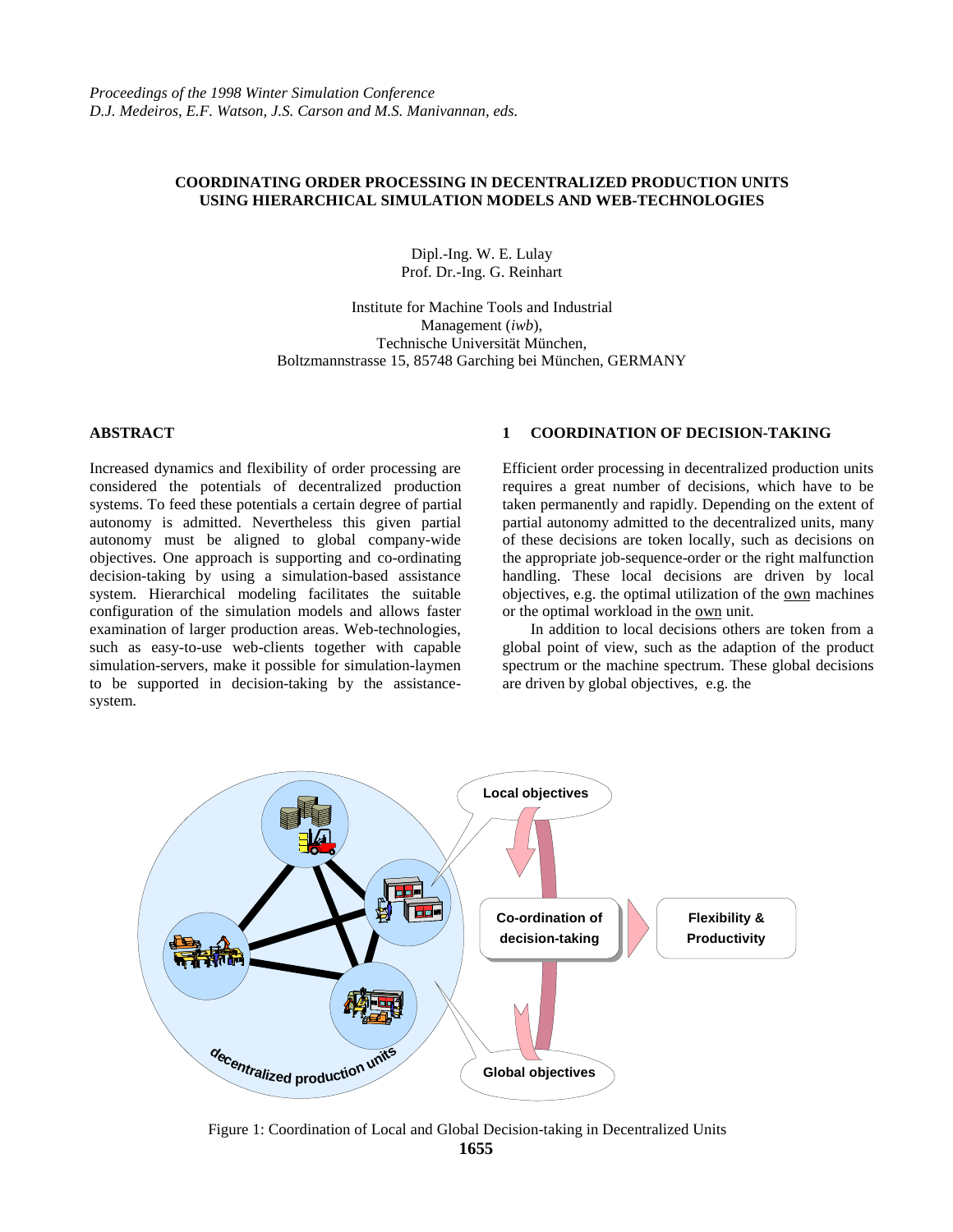# *Lulay and Reinhart*



Figure 2: Production-Accompanying-Simulation as an Assistance-System for Decision-Support

attaining of short times of delivery or a high schedule adherency for all orders.

However the measure for partial autonomy and thus the equilibration between local and global decisions is selected, in any case both decision-taking-processes interact with each other. To guarantee the flexibility of the decentralized units, by permitting the local view, and to insure the productivity of the whole company, by considering the global view, coordination of decisiontaking is affordable.

# **2 REQUIREMENTS FOR THE SUPPORT OF DECISION-TAKING**

Decison-taking is dominated by either local or global objectives - depending on where decisions are token. A real coordination and balancing of both sides of objectives often doesn´t take place. Another problem are the hidden effects of token decisions - because even if local and global objectives are considered at the same time, due to the complex interactions the true effects often are not recognized.

Both aspects, dominating objectives and hidden effects complicate decision-taking and even lead to false decisions - the primarily planned characteristic of rapid and appropriate decision-taking and thus flexible and efficient order processing disappears.

To guarantee the positive characteristics of decentralized production systems and to support the local competence of employees, the decision-taking-process must be supported. An environment for experiments is required, where employees are enabled to analyse alternative decisions. Employees must be enabled to formulate typical decisions easily, if possible just by

pressing buttons. As a result, the quality of the decisions and their effects on local and global objectives should be shown. In this environment for experiments it should be possible to oppose local and global objectives and to solve conflicts between them by the use of simple coordination mechanisms.

# **3 APPROACH FOR THE PROBLEM SOLVING**

To meet these requirements the *Institute for Machine Tools and Industrial Management (iwb), Technische Universität München*, develops an assistance-system for productionaccompanying-simulation, which gives the demanded support in decision-taking. The project, in which the assistance-system is developed, is part of the german research network *Forschungsverbund Simulationstechnik (ForSIM)*. The whole research network, as well as the project described here, is joined by a number of german enterprises.

Basis of the described assistance-system is a simulation-model, where the production-process to be examined is modelled (Figure 2).

Employees can have themselves supported in decisiontaking, by examining the quality and the effects of decisions. The assistance-system checks the decisions and verifies possible effects. The result of this verification process is replied in form of logistic characteristic numbers, such as delivery time, schedule adherency of jobs or workload of machines.

Interfaces to the systems for production planning and control, which the enterprises already have, intitialize and actualize the simulation-model.

For implementing this assistance-system, two important aspects have to be considered. On the one hand,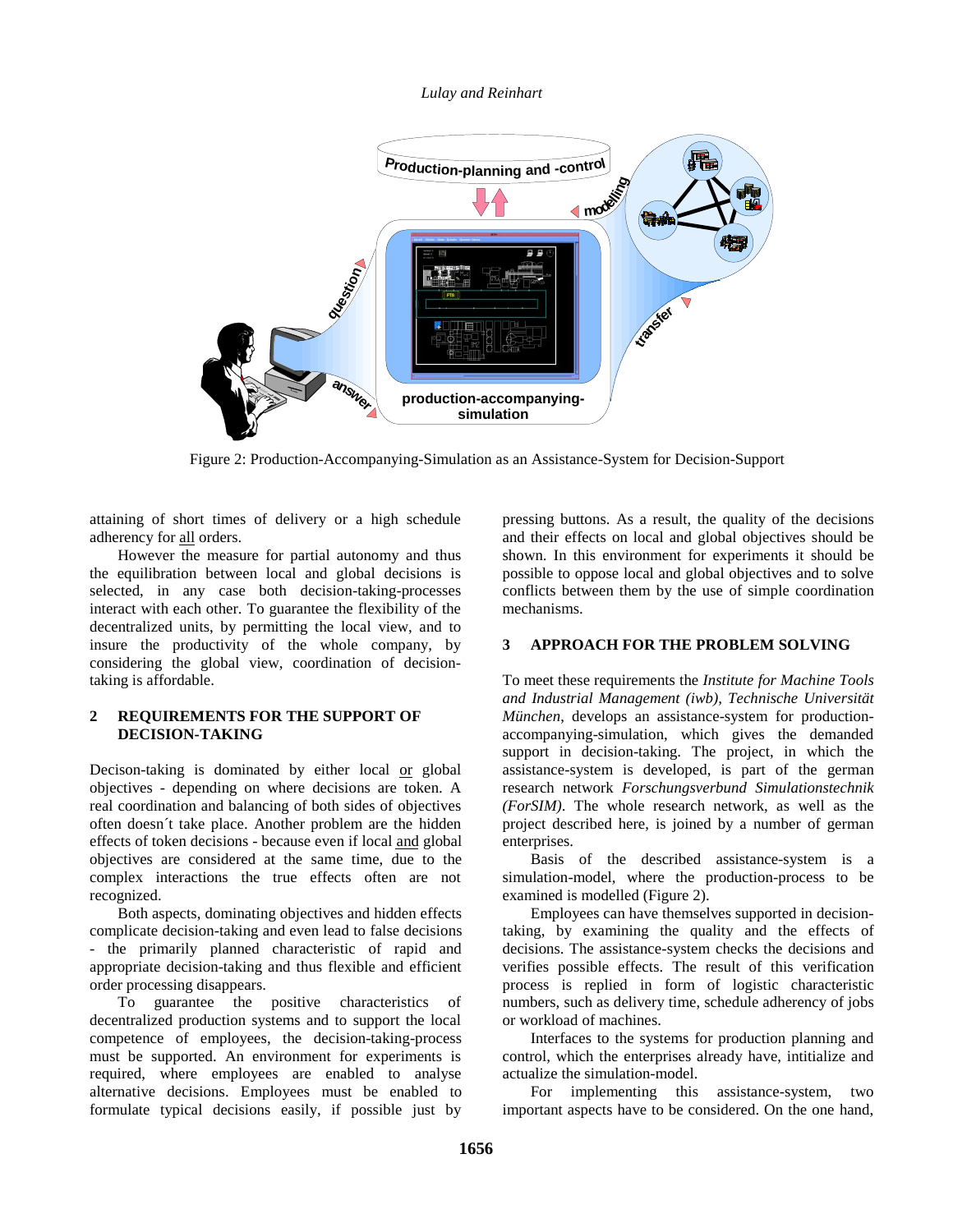



#### **Properties of modelling techniques**

Figure 3: Requirements on and Properties of Modelling Techniques

sophisticated models have to be built, in order that the simulation is able to produce the required results in the demanded quality and in reasonable time. On the other hand, the user interaction must be easy to use and has to run on simple as well as cheap hardware plattforms.

The following article discusses both emphases - the development of suitable simulation-models (section 0) and the structure as well as the design of the user-interaction (section 0).

#### **4 DEVELOPING HIERARCHICAL SIMULATION MODELS**

#### **4.1 Requirements on simulation models and properties of modelling techniques**

For production-accompanying use of simulation, special demands on the design of the simulation models are made. On the one hand comprehensive models are required, which cover extensive production areas and permit detailed questions. On the other hand the models should be rapid



Figure 4: Horizontal and Vertical Modules of Hierarchical Simulation Models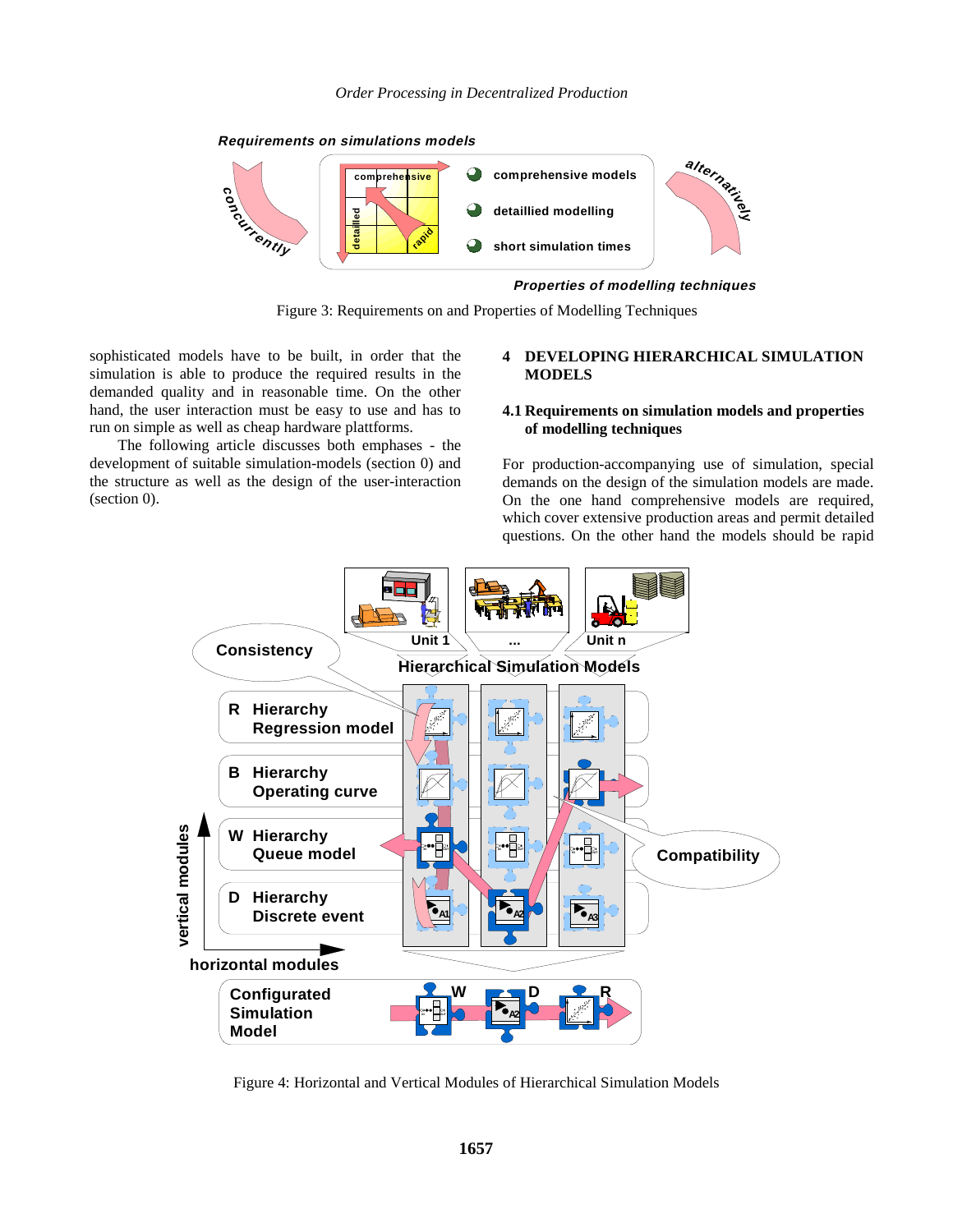enough, to be able to use the responses actually accompanying to the production process. Using only one modelling technique, these requirements cannot be met at one time (Figure 3).

Discrete event models for example allow detailled mapping of structure and dynamic behaviour of production systems. But if large production areas are concerned, they become complex and intransparent. Then they require simulations times, which are too long for a productionaccompanying use of their results.

Queue models as a more abstract modelling technique, as well as operating curves or regression models, require less simulation time even if large areas are modelled. Therefore the examinable questions are often not detailled enough to support decision-taking and coordination in decentralized production units efficiently.

### **4.2 Integrating modelling techniques into hierarchical models**

To solve the described dilemma between requirements on and properties of modelling, hierarchical simulation models where developed and different modelling techiques integrated.

The basic structure of these hierarchical models are horizontal and vertical modules (Figure 4).

The *horizontal modules* represent each production-unit by an own partial model. This facilitates the modelling and improves interpretation of the simulation results.

The *vertical modules* in each partial model represent different abstract hierarchical levels. The differing abstraction is reached by the use of the different modelling techniques: the most detailled level is modelled by discrete event techniques - as said, this allows the most detailled questions but requires the longest simulation times. Queue models are used for a more abstract modelling of dynamic interconnections of certain charteristics (access rate, operating rate, system size). Operation curves are utilized for a static view on the interconnection between the logistical characteristic numbers. Regression models are appointed, when interconnections between other data are desired to be described.

The decision, which hierarchical level is suitable, is taken by the user depending on the question to be examined. Parameters for this decision are the recommended accuracy of the simulation results, the available time or the logical distance of the production area, which has to be covered. For areas at a short logical distance (e.g. the own organisational unit) a detailled hierarchical level has to be used (e.g. the discrete event level). Areas at a long logical distance (e.g. storage facilities) can be modelled more abstract (e.g. by the use of a queue model).



Figure 5: Transformation Functions for Consistency and Compatibility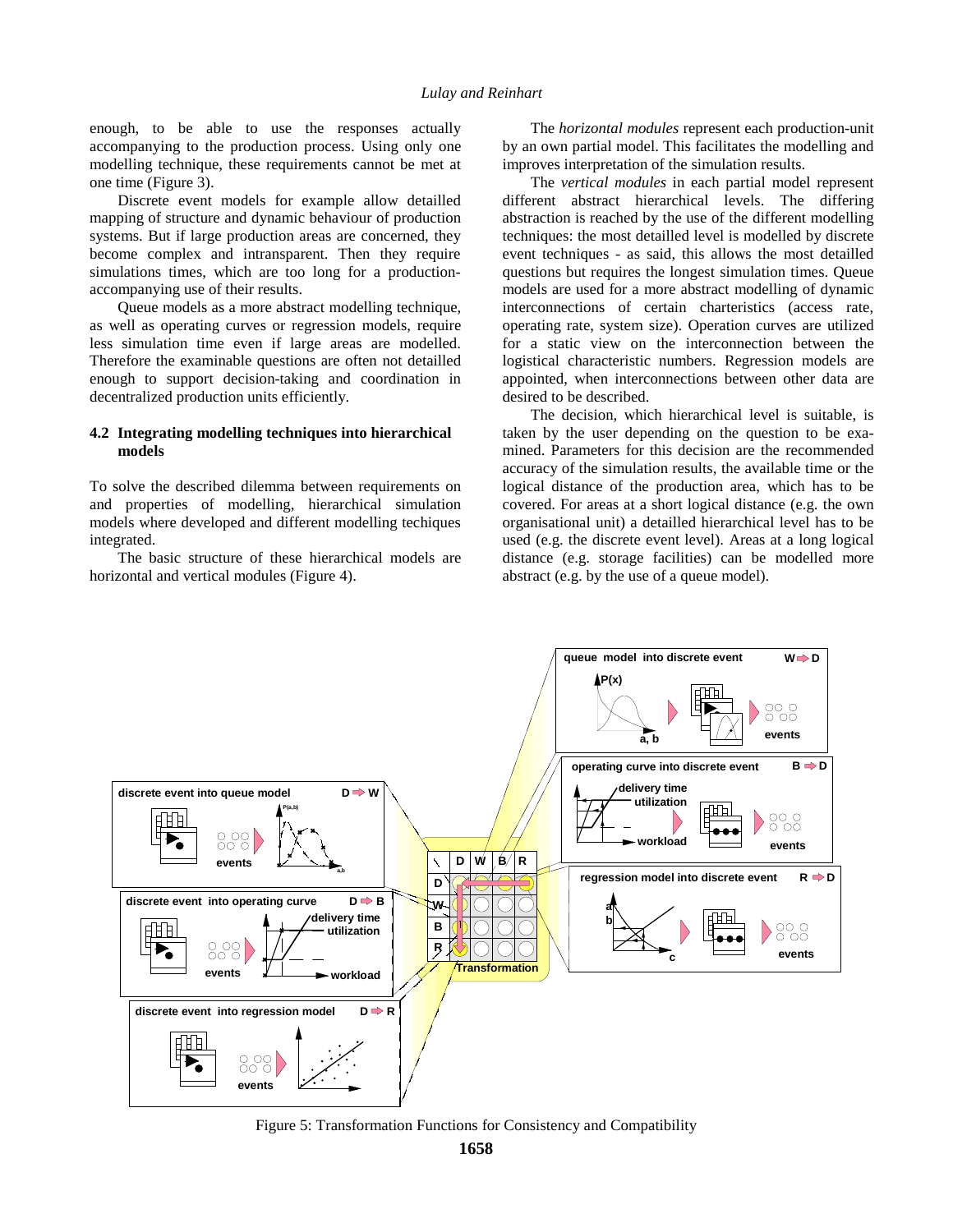#### **4.3 Achieving consistency and compatibility**

In order that the configuration of the hierarchical simulation models actually functions under "run-time", consistency within and compatibility between the several partial models are necessary (Figure 4).

*Consistency between levels* means, that model variations have to be mentioned in each level according to their specific modelling possibilities. Especially model levels with lower accuracy have to be adapted to alterations in model levels with higher accuracy: for example alterations in the discrete event level (or even in reality) must be considered in the queue-level etc.

*Compatibility between partial models* means, that the configuration of the entire simulation model has to be a process of "sticking together" several partial models, no matter which hierarchical levels in the different partial models are activated at that time.

Both, consistency and compatibility, are implemented by *transformation matrices,* which are assigned to each partial model*.* Every transformation matrix contains several *transformation functions* which translate the behaviour of one hierarchical level into another.

Figure 5 shows in exemplary fashion the transformation of discrete event behaviour (D) into the behaviour of the other modelling techniques (W, B, R). The transformation function D→W (Figure 5, left side, top) monitors the discrete event level and detects the distribution function and its parameters of the access rate, the operating rate and determines the size of the system. The transformation function D→B (Figure 5, left side, middle) monitors the discrete event level and approximates the operating curve out of characteristic numbers such as

the maximum capacity, the minimum delivery time and the limiting workload. The transformation function  $D\rightarrow R$ (Figure 5, left side, bottom) monitors the discrete event level and calculates the regression model of choosen events - as an extension to the queue model or the operating curve the events to be monitored can be choosen totaly free.

Figure 5 also shows the transformation of the queue model (W), the operating curve model (B) and the regression model (R) into the discrete event level (D) . The transformation function W→D generates events (such as creation of orders) - the basis therefore are the distribution functions of access rate and operating rate (Figure 5, right side, top). The transformation function  $B\rightarrow D$  generates events too, but bases on the relationship between workload, utilization, delivery time and schedule adherency (Figure 5, right side, middle). So does the transformation function R→D, depending on the relation of the freely choosen numbers of the regression model (Figure 5, right side, bottom).

Of course there is a loss of accuracy, when detailled levels are transformed into more abstract levels and therefore less detailled views. One instead receives levels of discription, which produce the desired simulation results more rapidly or on the basis of less detailed master data. It is important to mention, that the level of abstraction of the entire simulation model can be variated by the user individually and according to his needs. Thus the user is able to choose the qualities of the modelling technique very precisely:

If there is enough time for the simulation experiment, the period for the forecast is short, the master data is accurate, the production unit to be modelled is at a



Figure 6: Structure of the Web-based Assistance-system InterSIM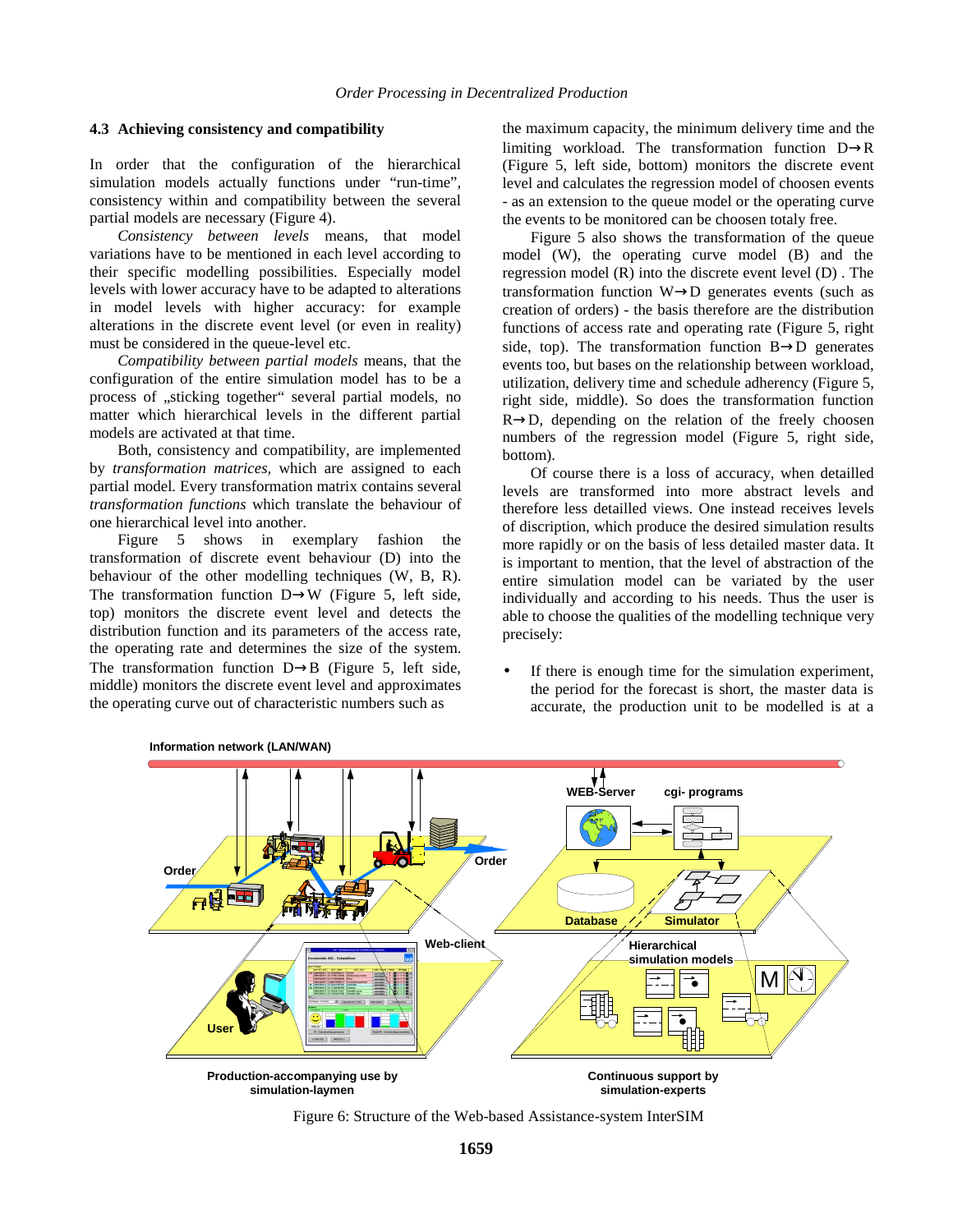short logical distance and the results have to be very explicit, more detailled modelling levels will be choosen

If there is only little time, the period for the forecast is long, the master data are not very precise, the production unit to be modelled is at a long logical distance and if only basic statements are necessary, more abstract levels are sufficient

# **5 USING WEB-TECHNOLOGIES FOR EASY USER INTERACTION**

With the described approach for hierarchical modelling it becomes possible to customize the properties of simulation-models as they are needed for production accompanying use. In addition to that capability, the assistance system must be applicable by employees during production process. Because of the fact, that the number of simulation experts in production areas is rather low, the user interaction must be orientated on the needs of simulation laymen. In particular the system-complexity, as described here in form of hierarchical models, must be concealed to them.

To meet these requirements the web-based assistancesystem *InterSIM* (=Internet Simulation) was developed, which is divided into two areas, one for simulation-laymen and one for simulation-experts (Figure 6).

The *simulation-expert-area* contains the whole system-complexity. This is where the hierarchicalsimulation-models are kept, as well as a database, a webserver and CGI-programs (=Common-Gateway-Interface). The web-server handles the whole communication between the database, the simulator and of course the HTMLinterfaces, which are found in the simulation-laymen-area (see below). The web-server is addressed by a defined internet-adress (e.g. http://miro/InterSIM) and transmits the inquiries. For this purpose CGI-programs are used which operate the database and address the simulator. After the simulation run the web-server gathers the results, builds web-pages therefrom and transfers them to the users in the simulations-laymen-area.

The *simulation-laymen-area* contains purposely only simple HTML-based user-interfaces (Figure 7). Due to their structure (Information > Configuration > Experiment > Analysis) and design, which is orientated on the special needs of employees in decentralized production areas, it is possible to define experiments and read the results, transferred by the web-server (see above), easily.

#### **6 SUMMARY AND PERSPECTIVE**

The assistance system for production-accompanyingsimulation described in this article provides an environment for experiments. In this environment the quality and the effects of decisions can be analyzed and modified before they are implemented in the real production area. The support of decision-taking bases on a dynamic and therefore realistic model - the real production process does not get disturbed. The global view as well as the local view on the supplied characteristic logistic numbers facilitates coordination of decentralized production units onto a common enterprise-wide goal.

The approach described in this paper enables to meet the competitive requests of *comprehensive* and *detailled* and *rapid simulation models*. The simulation models can be configurated under run-time and thus adapted to the momentary needs while decision taking. During the modelling process additional efforts are necessary of course, because different abstract and parallel valid levels have to be created. This additional effort is partially compensated by the developed modelling rules. Currently it is attempted to reduce the necessary efforts and, where possible, to partially automate the modelling process.

The developed web-based assistance-system enables employees to formulate simulation-experiments easily. Especially the separation of the assistance-system into simulation-laymen-area and simulation-expert-area and their interconnection by information technology contains great benefits for small- and mid-size enterprises: this gives them the possibility to use simulation technology without having too high expenses on simulation-plattforms, -software and –experts. Instead they can buy the needed simulation-competence from a simulation-service-center and can concentrate their own efforts on running their production efficiently.

# **ACKNOWLEDGEMENTS**

The project described here is supported by the *Bayerische Forschungsstiftung* within the german research network *Forschungsverbund Simulationstechnik (ForSIM)*.

#### **REFERENCES**

Banks, J.; Carson, J. S.; Nelson, B. L.: Discrete-Event System Simulation. Prentice Hall, New Jersey 1996

Bosch, K.: Statistik Taschenbuch. Oldenbourg, Wien, 1993

- Law, A. M.; Kelton, W. D.: Simulation, Modelling and Analysis. McGraw-Hill, New York 1991
- Lulay, W.: Hierarchische Simulationsmodelle verbessern die Auftragskoordination in dezentralen Produktionsstrukturen. In Mertins, K.; Rabe, M. (Hrsg.): Erfahrungen aus der Zukunft. 8. ASIM -